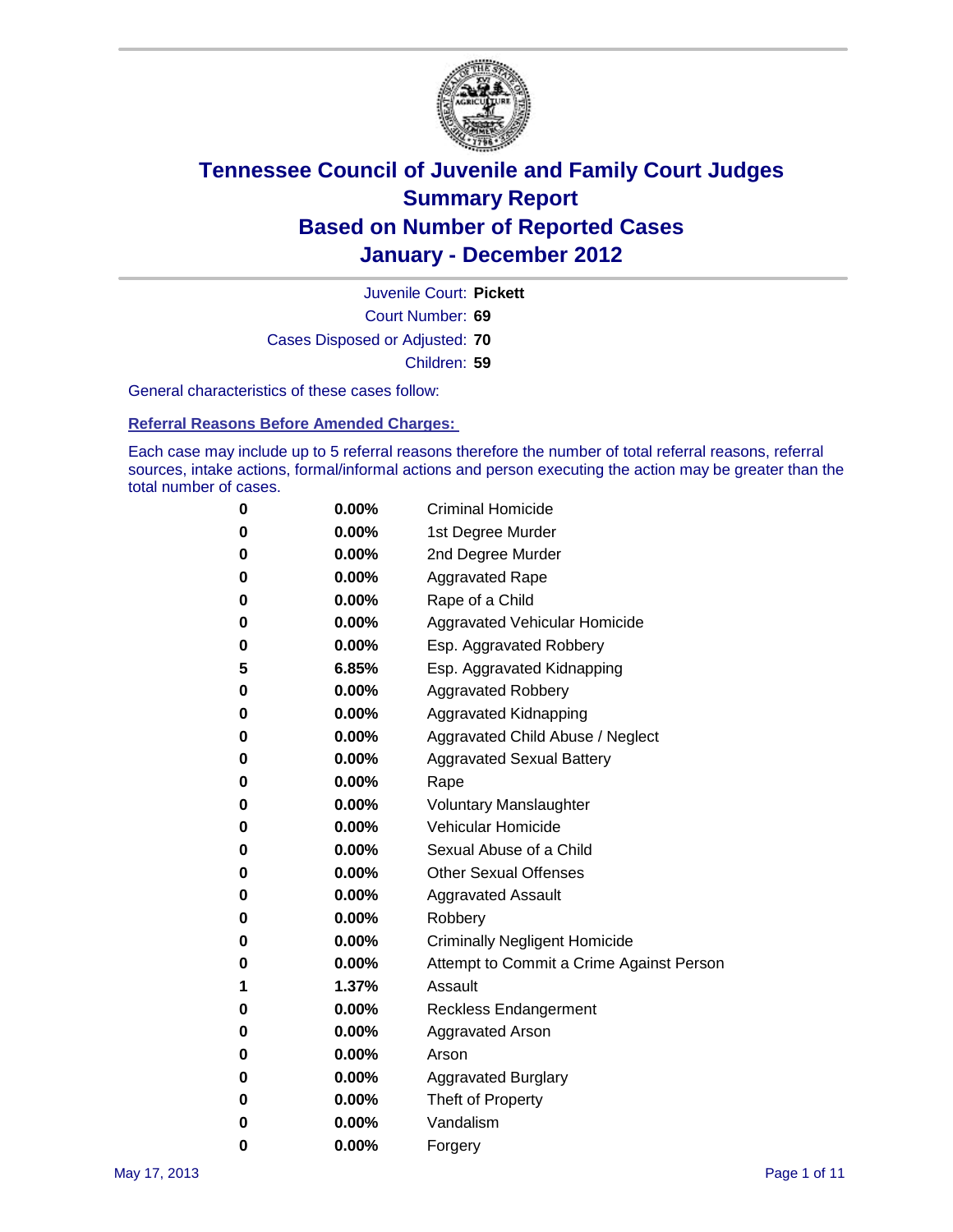

Court Number: **69** Juvenile Court: **Pickett**

Cases Disposed or Adjusted: **70**

Children: **59**

#### **Referral Reasons Before Amended Charges:**

Each case may include up to 5 referral reasons therefore the number of total referral reasons, referral sources, intake actions, formal/informal actions and person executing the action may be greater than the total number of cases.

| 0 | 0.00%    | <b>Worthless Checks</b>                                     |
|---|----------|-------------------------------------------------------------|
| 0 | 0.00%    | Illegal Possession / Fraudulent Use of Credit / Debit Cards |
| 0 | 0.00%    | <b>Burglary</b>                                             |
| 0 | $0.00\%$ | Unauthorized Use of a Vehicle                               |
| 0 | $0.00\%$ | <b>Cruelty to Animals</b>                                   |
| 0 | $0.00\%$ | Sale of Controlled Substances                               |
| 0 | $0.00\%$ | <b>Other Drug Offenses</b>                                  |
| 0 | 0.00%    | <b>Possession of Controlled Substances</b>                  |
| 0 | 0.00%    | <b>Criminal Attempt</b>                                     |
| 0 | 0.00%    | Carrying Weapons on School Property                         |
| 0 | 0.00%    | Unlawful Carrying / Possession of a Weapon                  |
| 0 | $0.00\%$ | <b>Evading Arrest</b>                                       |
| 0 | $0.00\%$ | Escape                                                      |
| 0 | $0.00\%$ | Driving Under Influence (DUI)                               |
| 3 | 4.11%    | Possession / Consumption of Alcohol                         |
| 0 | $0.00\%$ | Resisting Stop, Frisk, Halt, Arrest or Search               |
| 0 | $0.00\%$ | <b>Aggravated Criminal Trespass</b>                         |
| 0 | $0.00\%$ | Harassment                                                  |
| 0 | 0.00%    | Failure to Appear                                           |
| 0 | 0.00%    | Filing a False Police Report                                |
| 0 | 0.00%    | Criminal Impersonation                                      |
| 0 | 0.00%    | <b>Disorderly Conduct</b>                                   |
| 0 | 0.00%    | <b>Criminal Trespass</b>                                    |
| 0 | 0.00%    | <b>Public Intoxication</b>                                  |
| 0 | $0.00\%$ | Gambling                                                    |
| 5 | 6.85%    | Traffic                                                     |
| 0 | $0.00\%$ | <b>Local Ordinances</b>                                     |
| 2 | 2.74%    | Violation of Wildlife Regulations                           |
| 0 | $0.00\%$ | Contempt of Court                                           |
| 6 | 8.22%    | Violation of Probation                                      |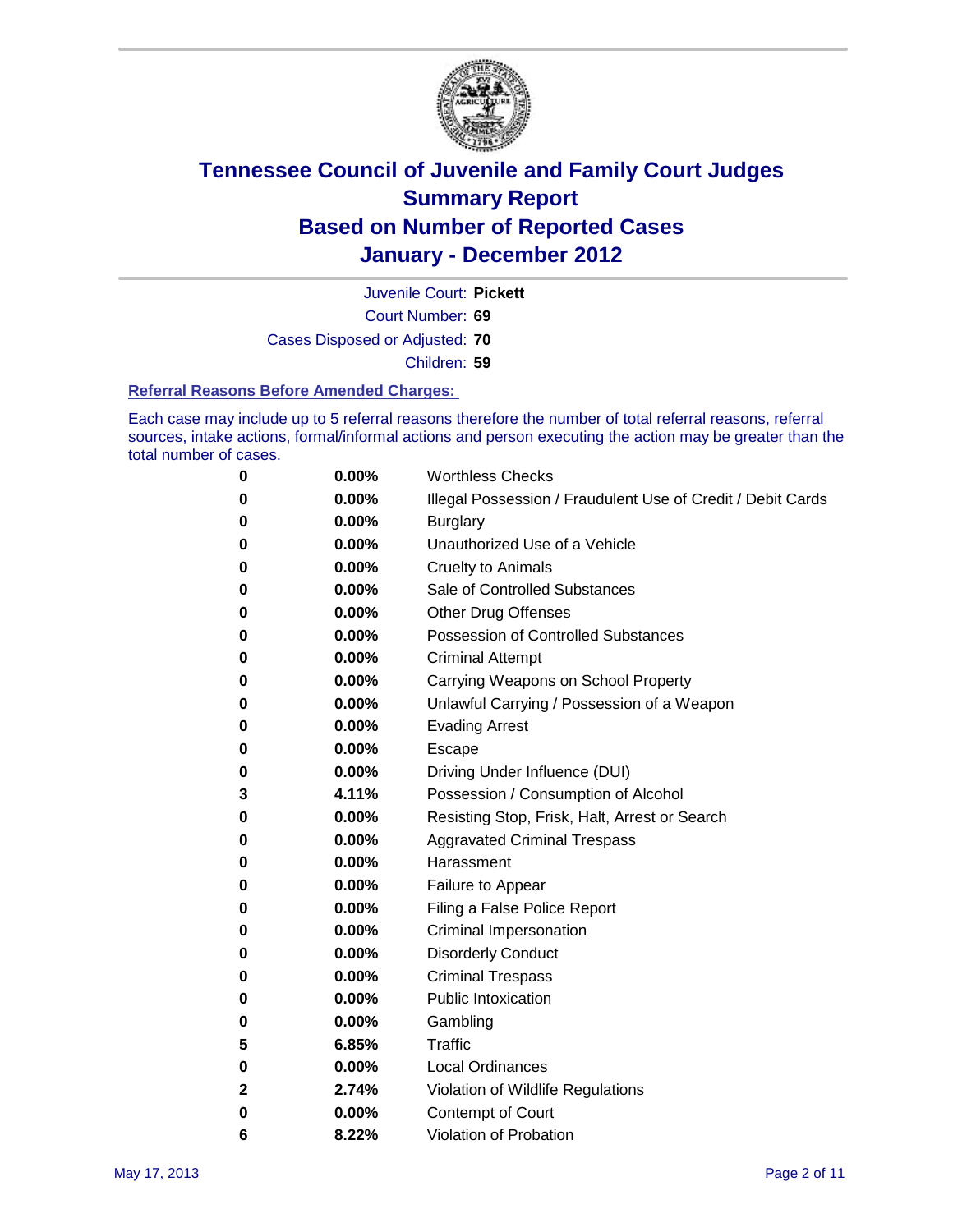

Court Number: **69** Juvenile Court: **Pickett** Cases Disposed or Adjusted: **70** Children: **59**

#### **Referral Reasons Before Amended Charges:**

Each case may include up to 5 referral reasons therefore the number of total referral reasons, referral sources, intake actions, formal/informal actions and person executing the action may be greater than the total number of cases.

| 73          | 100.00% | <b>Total Referrals</b>                 |
|-------------|---------|----------------------------------------|
| 0           | 0.00%   | Other                                  |
| 0           | 0.00%   | <b>Consent to Marry</b>                |
| 0           | 0.00%   | <b>Request for Medical Treatment</b>   |
| 3           | 4.11%   | <b>Child Support</b>                   |
| $\mathbf 2$ | 2.74%   | Paternity / Legitimation               |
| 4           | 5.48%   | Visitation                             |
| 8           | 10.96%  | Custody                                |
| 0           | 0.00%   | <b>Foster Care Review</b>              |
| 0           | 0.00%   | <b>Administrative Review</b>           |
| 7           | 9.59%   | <b>Judicial Review</b>                 |
| 0           | 0.00%   | Violation of Informal Adjustment       |
| $\bf{0}$    | 0.00%   | <b>Violation of Pretrial Diversion</b> |
| 0           | 0.00%   | Termination of Parental Rights         |
| 14          | 19.18%  | Dependency / Neglect                   |
| $\bf{0}$    | 0.00%   | <b>Physically Abused Child</b>         |
| 0           | 0.00%   | Sexually Abused Child                  |
| 0           | 0.00%   | Violation of Curfew                    |
| 0           | 0.00%   | Violation of a Valid Court Order       |
| 3           | 4.11%   | Possession of Tobacco Products         |
| 0           | 0.00%   | Out-of-State Runaway                   |
| 1           | 1.37%   | In-State Runaway                       |
| 9           | 12.33%  | Truancy                                |
| 0           | 0.00%   | <b>Unruly Behavior</b>                 |
| 0           | 0.00%   | <b>Violation of Aftercare</b>          |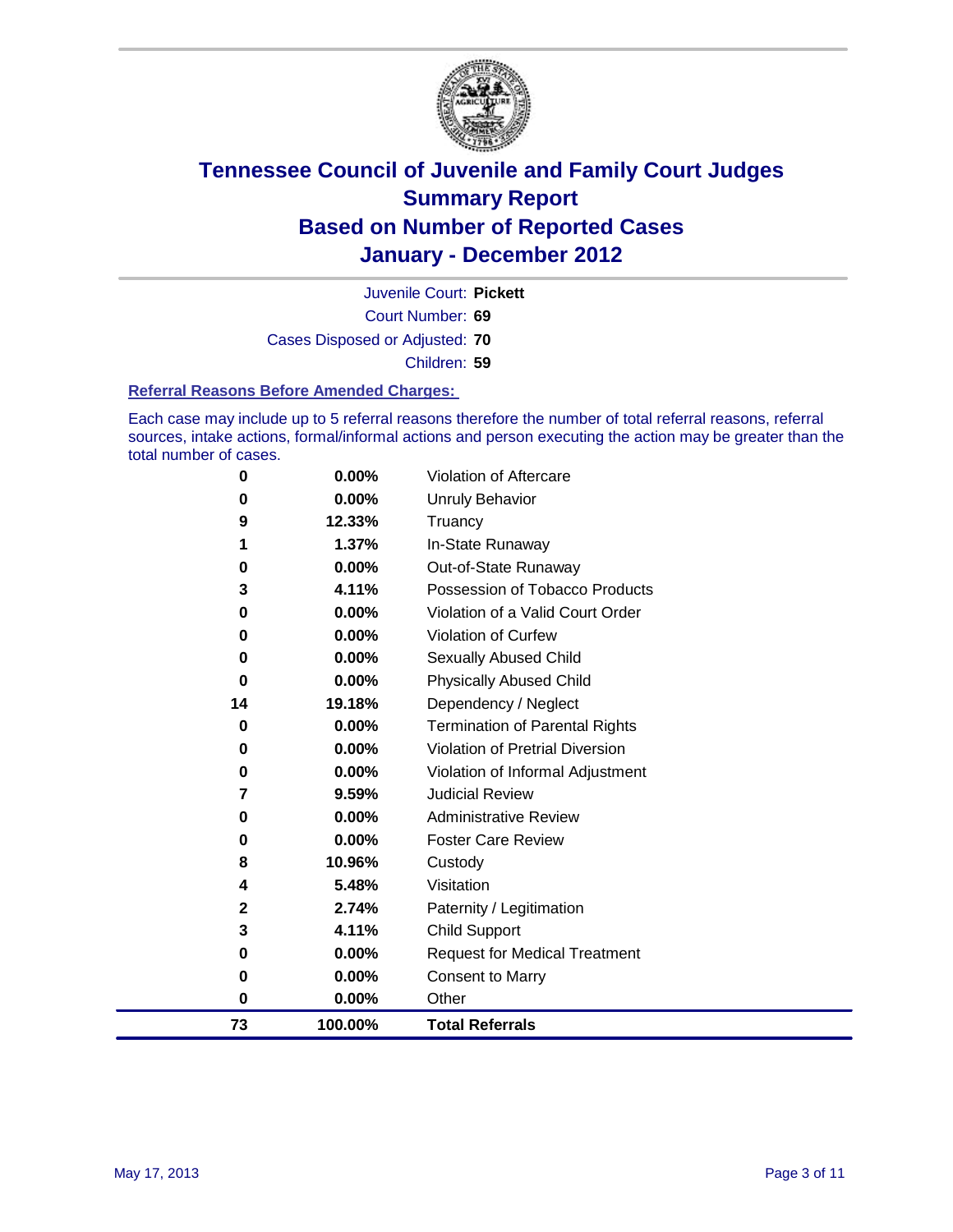

|                            |                                | Juvenile Court: Pickett           |
|----------------------------|--------------------------------|-----------------------------------|
|                            |                                | Court Number: 69                  |
|                            | Cases Disposed or Adjusted: 70 |                                   |
|                            |                                | Children: 59                      |
| <b>Referral Sources: 1</b> |                                |                                   |
| 10                         | 13.70%                         | Law Enforcement                   |
| 9                          | 12.33%                         | Parents                           |
| 3                          | 4.11%                          | <b>Relatives</b>                  |
| 0                          | 0.00%                          | Self                              |
| 12                         | 16.44%                         | School                            |
| 1                          | 1.37%                          | <b>CSA</b>                        |
| 24                         | 32.88%                         | <b>DCS</b>                        |
| 4                          | 5.48%                          | Other State Department            |
| 9                          | 12.33%                         | <b>District Attorney's Office</b> |
| 1                          | 1.37%                          | <b>Court Staff</b>                |
| 0                          | 0.00%                          | Social Agency                     |
| 0                          | 0.00%                          | <b>Other Court</b>                |
| 0                          | 0.00%                          | Victim                            |
| 0                          | 0.00%                          | Child & Parent                    |
| 0                          | 0.00%                          | Hospital                          |
| 0                          | 0.00%                          | Unknown                           |
| $\bf{0}$                   | 0.00%                          | Other                             |
| 73                         | 100.00%                        | <b>Total Referral Sources</b>     |

### **Age of Child at Referral: 2**

| 0  | 0.00%  | <b>Unknown</b>     |
|----|--------|--------------------|
| 0  | 0.00%  | Ages 19 and Over   |
| 9  | 15.25% | Ages 17 through 18 |
| 15 | 25.42% | Ages 15 through 16 |
| 4  | 6.78%  | Ages 13 through 14 |
| 4  | 6.78%  | Ages 11 through 12 |
| 27 | 45.76% | Ages 10 and Under  |
|    |        |                    |

<sup>1</sup> If different than number of Referral Reasons (73), verify accuracy of your court's data.

<sup>2</sup> One child could be counted in multiple categories, verify accuracy of your court's data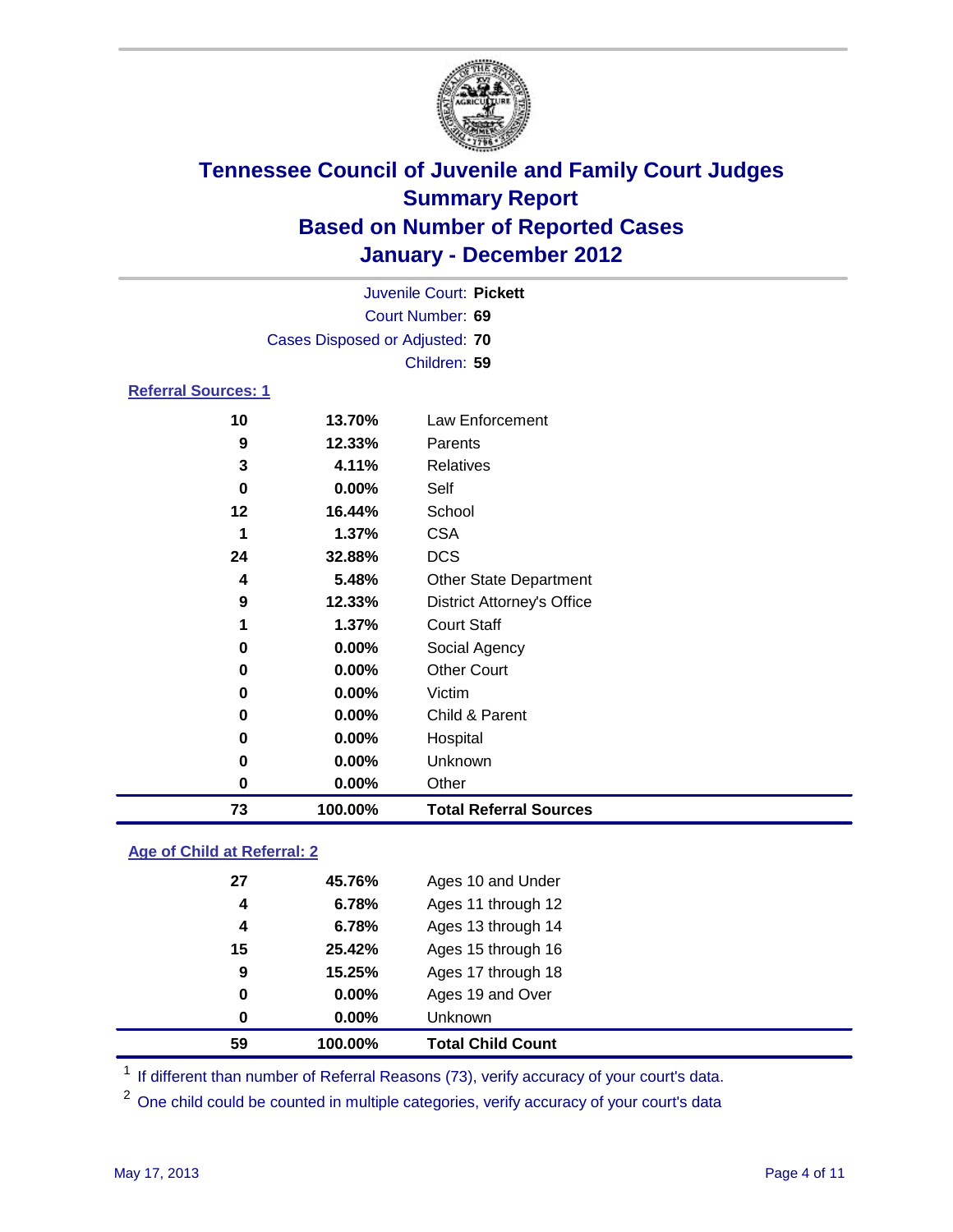

| Juvenile Court: Pickett                 |                                |                          |  |  |
|-----------------------------------------|--------------------------------|--------------------------|--|--|
| Court Number: 69                        |                                |                          |  |  |
|                                         | Cases Disposed or Adjusted: 70 |                          |  |  |
|                                         |                                | Children: 59             |  |  |
| Sex of Child: 1                         |                                |                          |  |  |
| 32                                      | 54.24%                         | Male                     |  |  |
| 27                                      | 45.76%                         | Female                   |  |  |
| $\mathbf 0$                             | 0.00%                          | Unknown                  |  |  |
| 59                                      | 100.00%                        | <b>Total Child Count</b> |  |  |
| Race of Child: 1                        |                                |                          |  |  |
| 59                                      | 100.00%                        | White                    |  |  |
| $\mathbf 0$                             | 0.00%                          | African American         |  |  |
| 0                                       | 0.00%                          | Native American          |  |  |
| 0                                       | 0.00%                          | Asian                    |  |  |
| 0                                       | 0.00%                          | Mixed                    |  |  |
| $\mathbf 0$                             | 0.00%                          | Unknown                  |  |  |
| 59                                      | 100.00%                        | <b>Total Child Count</b> |  |  |
| <b>Hispanic Origin: 1</b>               |                                |                          |  |  |
| 1                                       | 1.69%                          | Yes                      |  |  |
| 58                                      | 98.31%                         | No                       |  |  |
| $\mathbf 0$                             | 0.00%                          | Unknown                  |  |  |
| 59                                      | 100.00%                        | <b>Total Child Count</b> |  |  |
| <b>School Enrollment of Children: 1</b> |                                |                          |  |  |
| 47                                      | 79.66%                         | Yes                      |  |  |
| 12                                      | 20.34%                         | No                       |  |  |
| $\mathbf 0$                             | 0.00%                          | Unknown                  |  |  |
| 59                                      | 100.00%                        | <b>Total Child Count</b> |  |  |

One child could be counted in multiple categories, verify accuracy of your court's data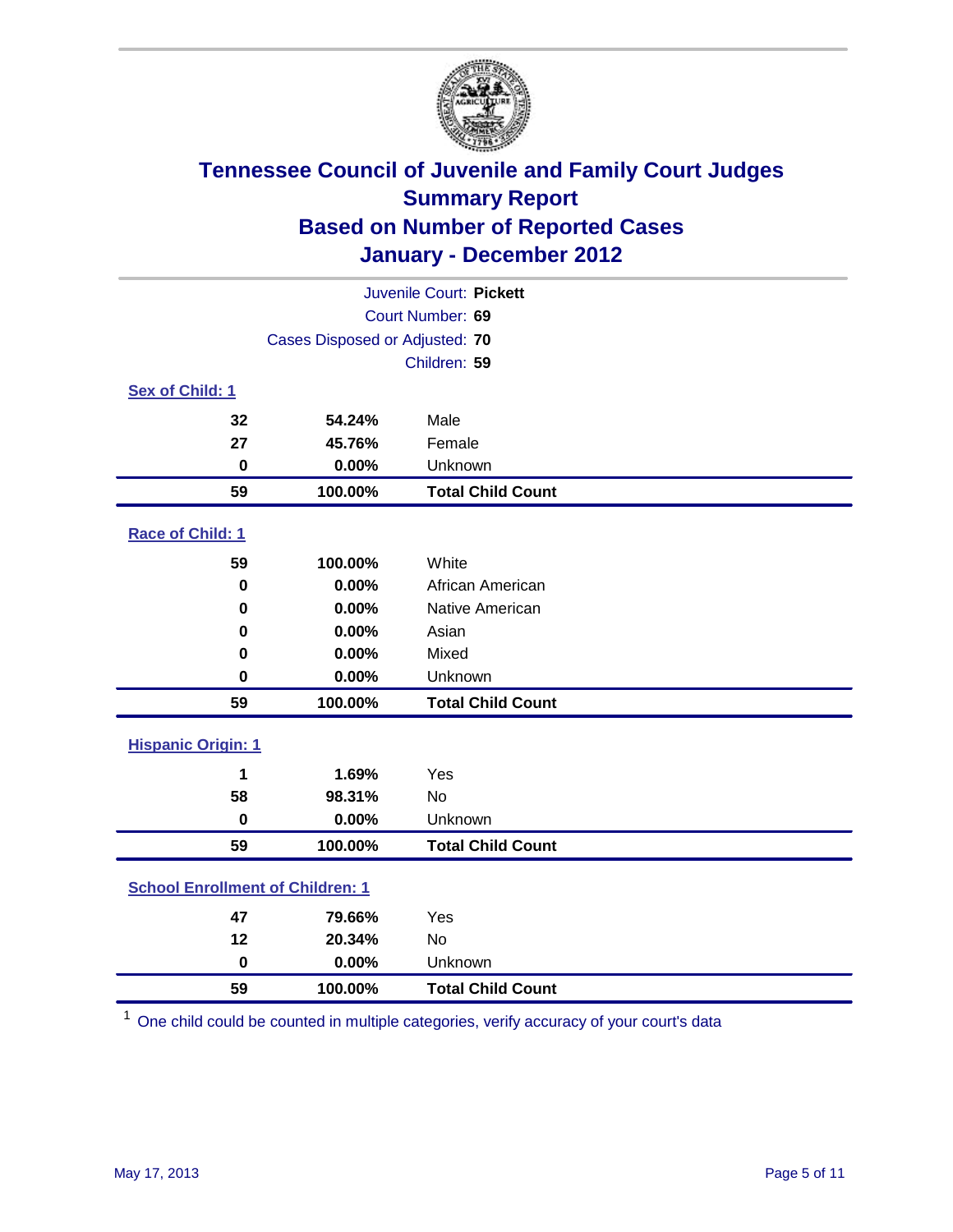

Court Number: **69** Juvenile Court: **Pickett** Cases Disposed or Adjusted: **70** Children: **59 Living Arrangement of Child at Time of Referral: 1**

| 59           | 100.00%  | <b>Total Child Count</b>     |
|--------------|----------|------------------------------|
| 0            | $0.00\%$ | Other                        |
| 0            | 0.00%    | Unknown                      |
| 0            | $0.00\%$ | Independent                  |
| 0            | $0.00\%$ | In an Institution            |
| 1            | 1.69%    | In a Residential Center      |
| $\mathbf{2}$ | 3.39%    | In a Group Home              |
| 4            | 6.78%    | With Foster Family           |
| 1            | 1.69%    | With Adoptive Parents        |
| 11           | 18.64%   | <b>With Relatives</b>        |
| 14           | 23.73%   | With Father                  |
| 20           | 33.90%   | With Mother                  |
| 1            | 1.69%    | With Mother and Stepfather   |
| 1            | 1.69%    | With Father and Stepmother   |
| 4            | 6.78%    | With Both Biological Parents |
|              |          |                              |

### **Type of Detention: 2**

| 70 | 100.00%  | <b>Total Detention Count</b> |
|----|----------|------------------------------|
| 0  | $0.00\%$ | Other                        |
| 69 | 98.57%   | Does Not Apply               |
| 0  | $0.00\%$ | <b>Unknown</b>               |
| 0  | 0.00%    | <b>Psychiatric Hospital</b>  |
| 0  | 0.00%    | Jail - No Separation         |
| 0  | $0.00\%$ | Jail - Partial Separation    |
| 0  | $0.00\%$ | Jail - Complete Separation   |
| 1  | 1.43%    | Juvenile Detention Facility  |
| 0  | $0.00\%$ | Non-Secure Placement         |
|    |          |                              |

<sup>1</sup> One child could be counted in multiple categories, verify accuracy of your court's data

<sup>2</sup> If different than number of Cases (70) verify accuracy of your court's data.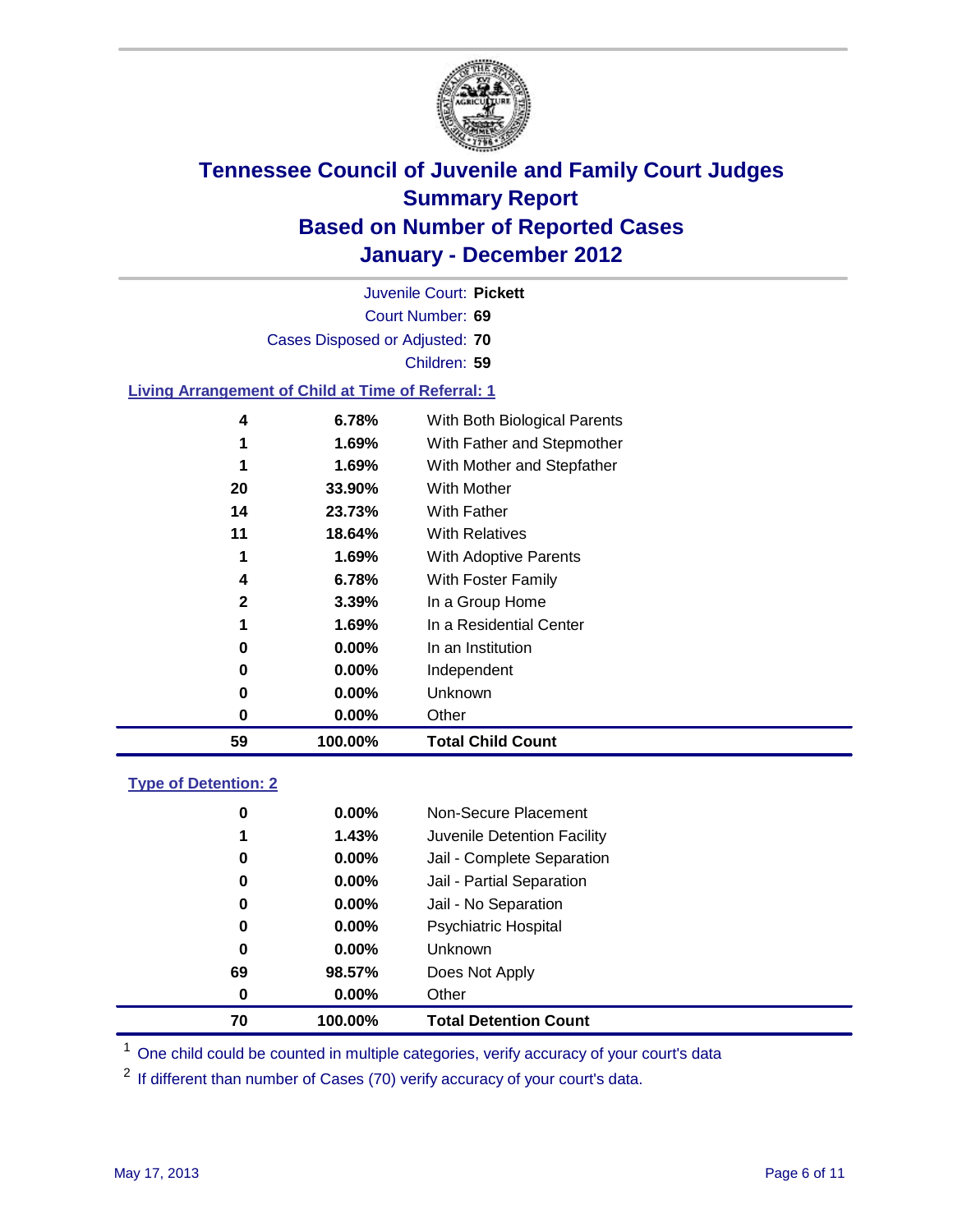

|                                                    | Juvenile Court: Pickett        |                                      |  |  |  |
|----------------------------------------------------|--------------------------------|--------------------------------------|--|--|--|
|                                                    | Court Number: 69               |                                      |  |  |  |
|                                                    | Cases Disposed or Adjusted: 70 |                                      |  |  |  |
|                                                    |                                | Children: 59                         |  |  |  |
| <b>Placement After Secure Detention Hearing: 1</b> |                                |                                      |  |  |  |
| $\bf{0}$                                           | 0.00%                          | Returned to Prior Living Arrangement |  |  |  |
| 1                                                  | 1.43%                          | Juvenile Detention Facility          |  |  |  |
| 0                                                  | 0.00%                          | Jail                                 |  |  |  |
| $\bf{0}$                                           | 0.00%                          | Shelter / Group Home                 |  |  |  |
| 0                                                  | 0.00%                          | <b>Foster Family Home</b>            |  |  |  |
| 0                                                  | 0.00%                          | Psychiatric Hospital                 |  |  |  |
| 0                                                  | 0.00%                          | Unknown                              |  |  |  |
| 69                                                 | 98.57%                         | Does Not Apply                       |  |  |  |
| $\pmb{0}$                                          | 0.00%                          | Other                                |  |  |  |
| 70                                                 | 100.00%                        | <b>Total Placement Count</b>         |  |  |  |
| <b>Intake Actions: 2</b>                           |                                |                                      |  |  |  |
| 20                                                 | 27.40%                         | <b>Petition Filed</b>                |  |  |  |
| 42                                                 | 57.53%                         | <b>Motion Filed</b>                  |  |  |  |
| 10                                                 | 13.70%                         | <b>Citation Processed</b>            |  |  |  |
| 0                                                  | 0.00%                          | Notification of Paternity Processed  |  |  |  |
| $\mathbf 0$                                        | 0.00%                          | Scheduling of Judicial Review        |  |  |  |
| 1                                                  | 1.37%                          | Scheduling of Administrative Review  |  |  |  |
| 0                                                  | 0.00%                          | Scheduling of Foster Care Review     |  |  |  |
| 0                                                  | 0.00%                          | <b>Unknown</b>                       |  |  |  |
| 0                                                  | 0.00%                          | Does Not Apply                       |  |  |  |
| $\bf{0}$                                           | 0.00%                          | Other                                |  |  |  |
|                                                    |                                |                                      |  |  |  |

<sup>1</sup> If different than number of Cases (70) verify accuracy of your court's data.

<sup>2</sup> If different than number of Referral Reasons (73), verify accuracy of your court's data.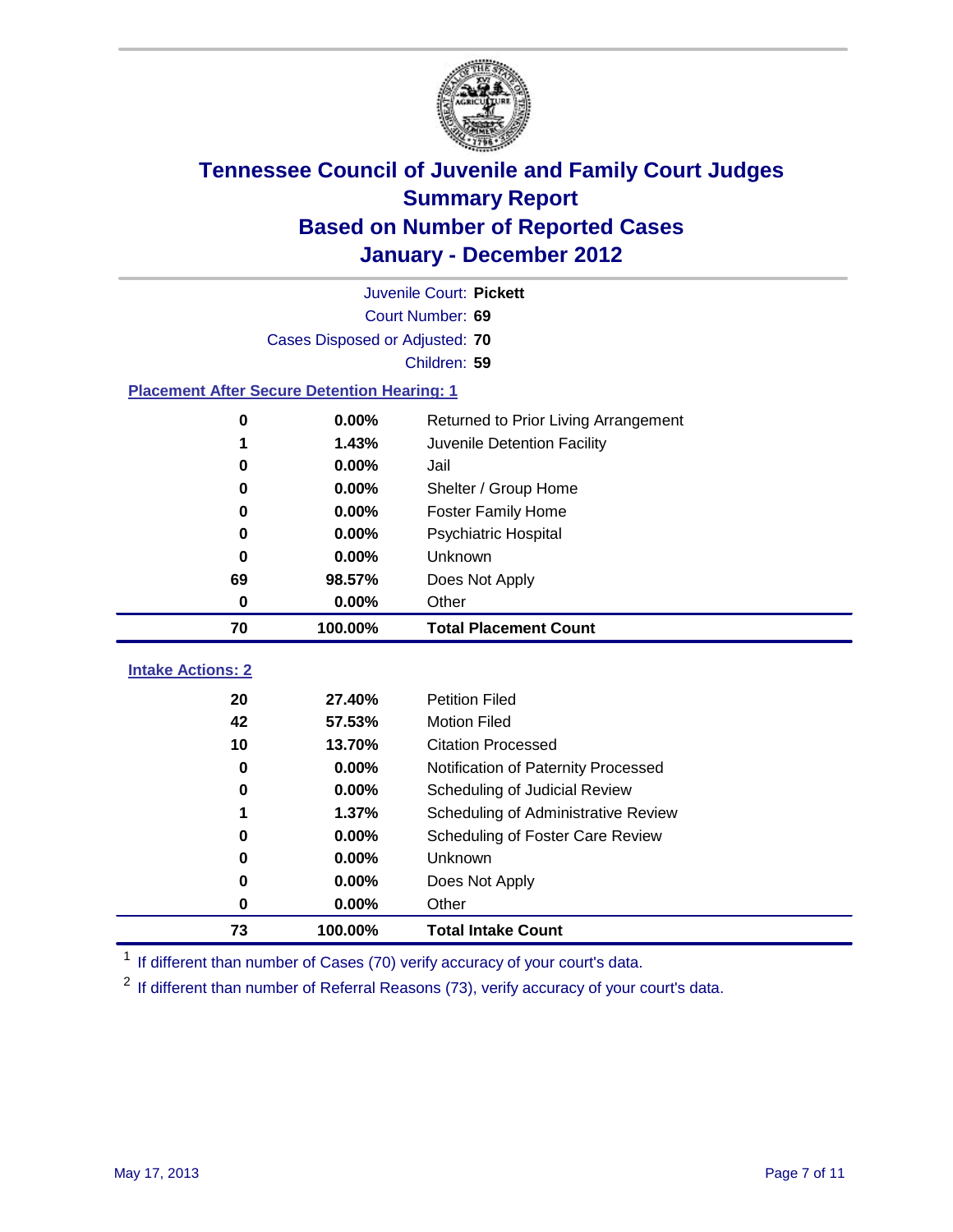

Court Number: **69** Juvenile Court: **Pickett** Cases Disposed or Adjusted: **70** Children: **59**

#### **Last Grade Completed by Child: 1**

| 11                                      | 18.64%  | Too Young for School         |  |
|-----------------------------------------|---------|------------------------------|--|
| $\mathbf{2}$                            | 3.39%   | Preschool                    |  |
| 6                                       | 10.17%  | Kindergarten                 |  |
| 4                                       | 6.78%   | 1st Grade                    |  |
| 2                                       | 3.39%   | 2nd Grade                    |  |
| 1                                       | 1.69%   | 3rd Grade                    |  |
| $\mathbf 2$                             | 3.39%   | 4th Grade                    |  |
| 1                                       | 1.69%   | 5th Grade                    |  |
| 2                                       | 3.39%   | 6th Grade                    |  |
| 3                                       | 5.08%   | 7th Grade                    |  |
| 6                                       | 10.17%  | 8th Grade                    |  |
| 7                                       | 11.86%  | 9th Grade                    |  |
| 8                                       | 13.56%  | 10th Grade                   |  |
| 3                                       | 5.08%   | 11th Grade                   |  |
| 1                                       | 1.69%   | 12th Grade                   |  |
| 0                                       | 0.00%   | Non-Graded Special Ed        |  |
| 0                                       | 0.00%   | <b>GED</b>                   |  |
| 0                                       | 0.00%   | Graduated                    |  |
| 0                                       | 0.00%   | <b>Never Attended School</b> |  |
| 0                                       | 0.00%   | Unknown                      |  |
| 0                                       | 0.00%   | Other                        |  |
| 59                                      | 100.00% | <b>Total Child Count</b>     |  |
| <b>Enrolled in Special Education: 1</b> |         |                              |  |

| 59                                       | 100.00%  | <b>Total Child Count</b> |  |
|------------------------------------------|----------|--------------------------|--|
| 0                                        | $0.00\%$ | Unknown                  |  |
| 53                                       | 89.83%   | No                       |  |
| 6                                        | 10.17%   | Yes                      |  |
| <u>Einvilled in Opecial Education. T</u> |          |                          |  |

One child could be counted in multiple categories, verify accuracy of your court's data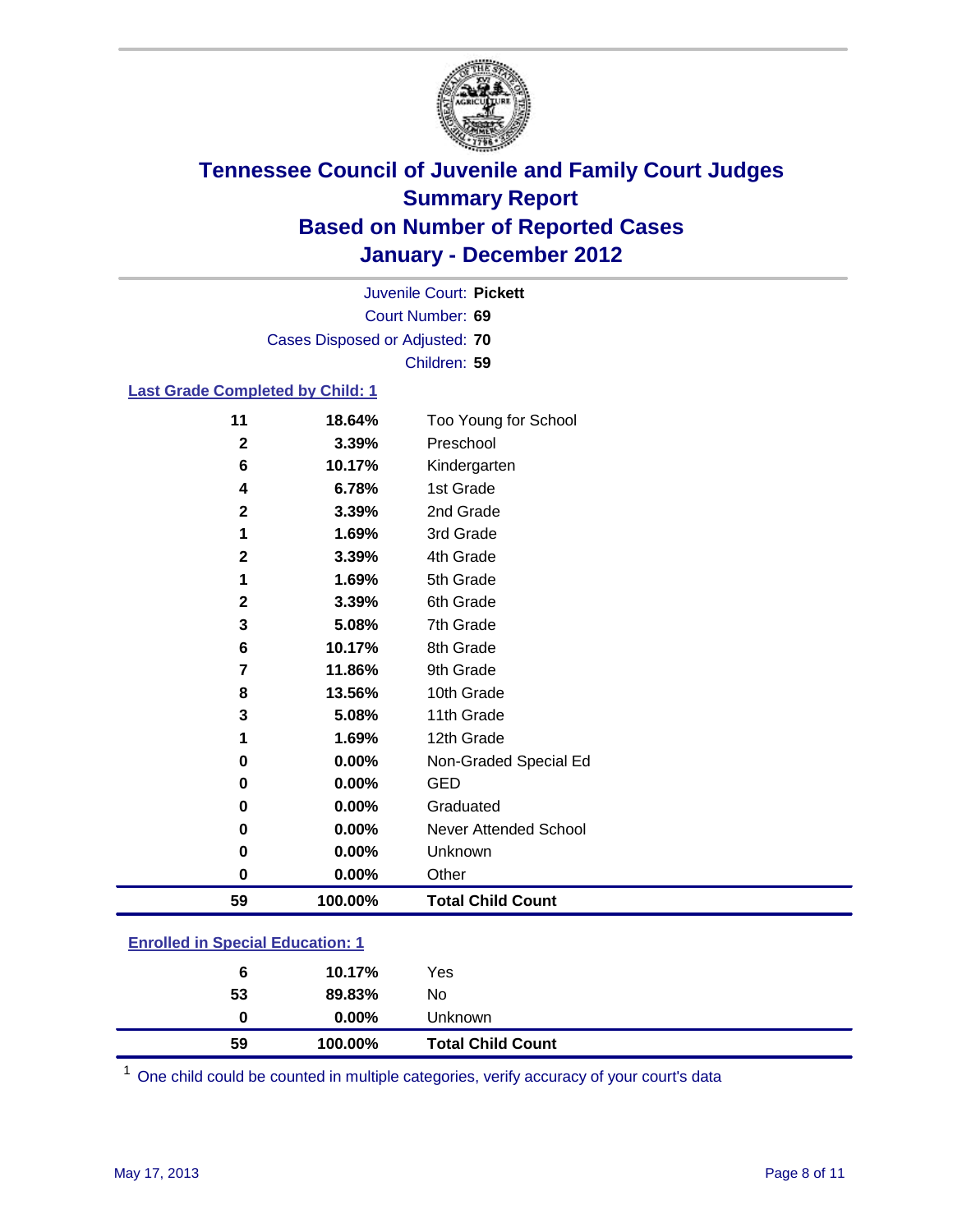

|                              | Juvenile Court: Pickett        |                           |  |  |  |
|------------------------------|--------------------------------|---------------------------|--|--|--|
|                              | Court Number: 69               |                           |  |  |  |
|                              | Cases Disposed or Adjusted: 70 |                           |  |  |  |
|                              | Children: 59                   |                           |  |  |  |
| <b>Action Executed By: 1</b> |                                |                           |  |  |  |
| 73                           | 100.00%                        | Judge                     |  |  |  |
| 0                            | $0.00\%$                       | Magistrate                |  |  |  |
| 0                            | $0.00\%$                       | <b>YSO</b>                |  |  |  |
| 0                            | 0.00%                          | Other                     |  |  |  |
| 0                            | 0.00%                          | Unknown                   |  |  |  |
| 73                           | 100.00%                        | <b>Total Action Count</b> |  |  |  |

### **Formal / Informal Actions: 1**

| 9  | 12.33%   | Dismissed                                        |
|----|----------|--------------------------------------------------|
| 0  | $0.00\%$ | Retired / Nolle Prosequi                         |
| 10 | 13.70%   | <b>Complaint Substantiated Delinquent</b>        |
| 11 | 15.07%   | <b>Complaint Substantiated Status Offender</b>   |
| 14 | 19.18%   | <b>Complaint Substantiated Dependent/Neglect</b> |
| 0  | $0.00\%$ | <b>Complaint Substantiated Abused</b>            |
| 0  | $0.00\%$ | <b>Complaint Substantiated Mentally III</b>      |
| 0  | $0.00\%$ | Informal Adjustment                              |
| 0  | $0.00\%$ | <b>Pretrial Diversion</b>                        |
| 0  | $0.00\%$ | <b>Transfer to Adult Court Hearing</b>           |
| 0  | $0.00\%$ | Charges Cleared by Transfer to Adult Court       |
| 22 | 30.14%   | Special Proceeding                               |
| 4  | 5.48%    | <b>Review Concluded</b>                          |
| 3  | 4.11%    | Case Held Open                                   |
| 0  | $0.00\%$ | Other                                            |
| 0  | $0.00\%$ | <b>Unknown</b>                                   |
| 73 | 100.00%  | <b>Total Action Count</b>                        |

<sup>1</sup> If different than number of Referral Reasons (73), verify accuracy of your court's data.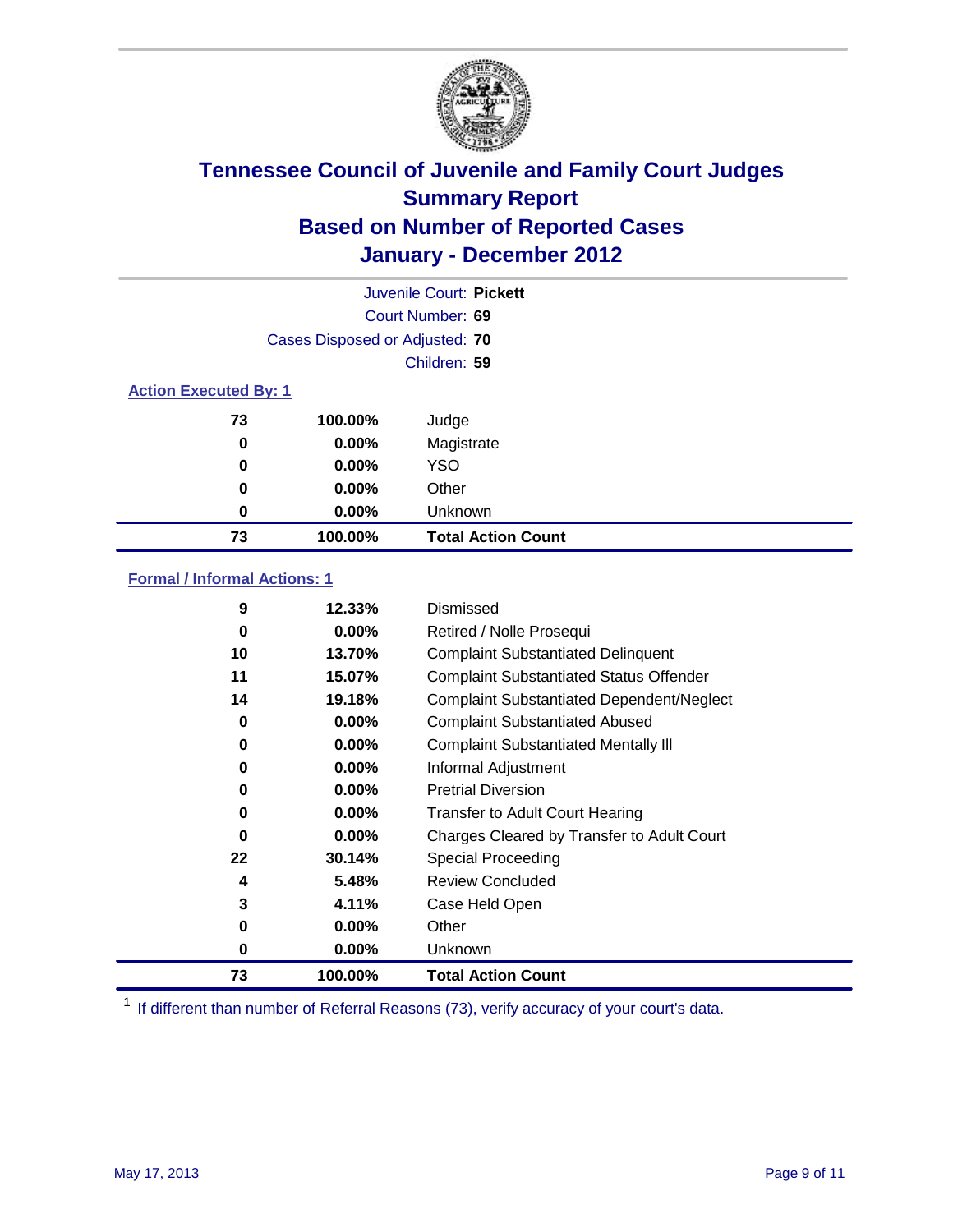

|                       |                                | Juvenile Court: Pickett                               |
|-----------------------|--------------------------------|-------------------------------------------------------|
|                       |                                | Court Number: 69                                      |
|                       | Cases Disposed or Adjusted: 70 |                                                       |
|                       |                                | Children: 59                                          |
| <b>Case Outcomes:</b> |                                | There can be multiple outcomes for one child or case. |
| 7                     | 8.75%                          | <b>Case Dismissed</b>                                 |
| 1                     | 1.25%                          | Case Retired or Nolle Prosequi                        |
| 3                     | 3.75%                          | Warned / Counseled                                    |
| 4                     | 5.00%                          | Held Open For Review                                  |
| 0                     | 0.00%                          | Supervision / Probation to Juvenile Court             |
| 0                     | 0.00%                          | <b>Probation to Parents</b>                           |
| 0                     | 0.00%                          | Referral to Another Entity for Supervision / Service  |
| 1                     | 1.25%                          | Referred for Mental Health Counseling                 |
| 0                     | 0.00%                          | Referred for Alcohol and Drug Counseling              |
| 0                     | 0.00%                          | <b>Referred to Alternative School</b>                 |
| 0                     | 0.00%                          | Referred to Private Child Agency                      |
| 0                     | 0.00%                          | Referred to Defensive Driving School                  |
| 0                     | 0.00%                          | Referred to Alcohol Safety School                     |
| 0                     | 0.00%                          | Referred to Juvenile Court Education-Based Program    |
| 0                     | 0.00%                          | Driver's License Held Informally                      |
| 0                     | 0.00%                          | <b>Voluntary Placement with DMHMR</b>                 |
| 0                     | 0.00%                          | <b>Private Mental Health Placement</b>                |
| 0                     | 0.00%                          | <b>Private MR Placement</b>                           |
| 0                     | 0.00%                          | Placement with City/County Agency/Facility            |
| 0                     | 0.00%                          | Placement with Relative / Other Individual            |
| 0                     | 0.00%                          | Fine                                                  |
| 3                     | 3.75%                          | <b>Public Service</b>                                 |
| 0                     | 0.00%                          | Restitution                                           |
| 0                     | 0.00%                          | Runaway Returned                                      |
| 4                     | 5.00%                          | No Contact Order                                      |
| 0                     | $0.00\%$                       | Injunction Other than No Contact Order                |
| 0                     | 0.00%                          | <b>House Arrest</b>                                   |
| 0                     | 0.00%                          | <b>Court Defined Curfew</b>                           |
| 0                     | 0.00%                          | Dismissed from Informal Adjustment                    |
| 0                     | 0.00%                          | <b>Dismissed from Pretrial Diversion</b>              |
| 5                     | 6.25%                          | <b>Released from Probation</b>                        |
| 0                     | 0.00%                          | <b>Transferred to Adult Court</b>                     |
| 0                     | $0.00\%$                       | <b>DMHMR Involuntary Commitment</b>                   |